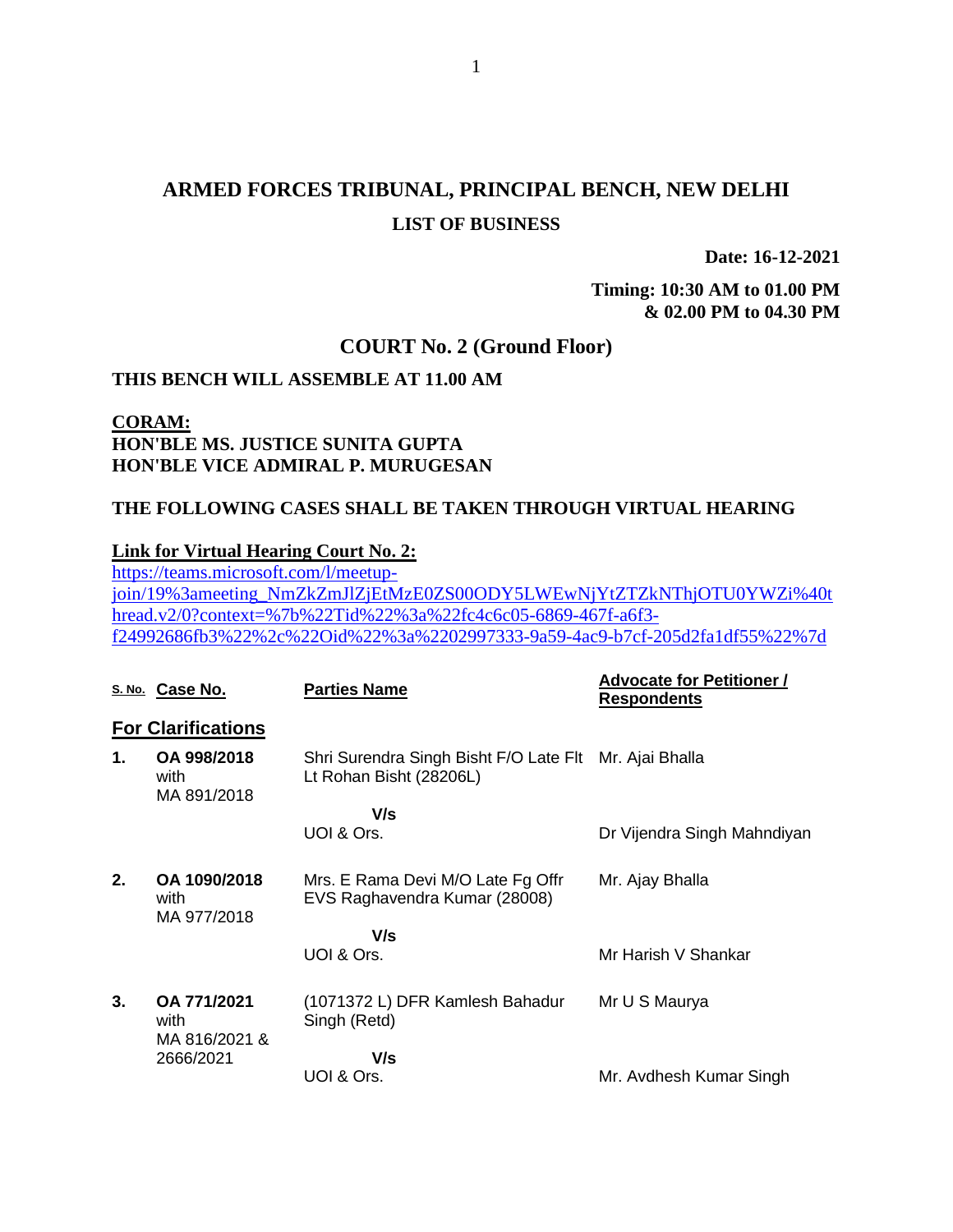## **ADMISSION MATTERS**

| 4.  | OA 1952/2020<br>with                 | Shish Pal (Ex Gdr 2674584-P)                          | Mr. B K Pathak & G K Pathak                  |
|-----|--------------------------------------|-------------------------------------------------------|----------------------------------------------|
|     | MA 2257/2020                         | V/s<br>UOI & Ors.                                     | Mr Waize Ali Noor                            |
| 5.  | OA 144/2021<br>with<br>MA 1891/2021  | Cdr Bhakti Gokhale (Retd) (No 70540<br>T)             | Mr Santhosh Krishnan                         |
|     |                                      | V/s<br>UOI & Ors.                                     | Mr Harish V Shankar                          |
| 6.  | OA 149/2021<br>with                  | Cdr Alex Lilly Mary (Retd.) (05769-K)                 | Mr Santhosh Krishnan                         |
|     | MA 1859/2021                         | V/s<br>UOI & Ors.                                     | Dr Vijendra Singh Mahndiyan                  |
| 7.  | OA 206/2021<br>with                  | Lt Cdr Dipti Behl (Retd) ) (Service No.<br>06094Z)    | Mr Santhosh Krishnan                         |
|     | MA 1892/2021 &<br>MA 2966/2021       | V/s<br>UOI & Ors.                                     | Ms Barkha Babbar                             |
| 8.  | OA 1396/2021                         | 15156851A Ex NK Rampal                                | Mr Virender Singh Kadian                     |
|     |                                      | V/s<br>UOI & Ors.                                     | Gp Capt Karan Singh Bhati, Sr<br><b>CGSC</b> |
| 9.  | OA 1565/2021<br>with<br>MA 1464/2021 | Capt (IN) Chandra Sekhar Panda<br>(Retd) (No 70275 R) | Mr KR Verma                                  |
|     |                                      | V/s<br>UOI & Ors.                                     | Dr. Vijendra Singh Mahndiyan                 |
| 10. | OA 2079/2021<br>with                 | Ex CPL Shahid Roshan (682202 R)                       | Mr Ajit Kakkar & Assoiates                   |
|     | MA 2154/2021                         | V/s<br>UOI & Ors.                                     | Mr. Avdhesh Kumar Singh                      |
| 11. | OA 2415/2021<br>with<br>MA 2989/2021 | Sh Prakash Dip H/o Lt Kavita Bharti<br>(NS-23897F)    | Mr Angsuman Ojha & Rohit<br>Pratap           |
|     |                                      | V/s<br>UOI & Ors.                                     | Mr Anil Gautam                               |
| 12. | OA 2681/2021<br>with<br>MA 2830/2021 | Ex Swr Bhasmare Sandipan Dinkar<br>$(15492853-P)$     | Mr J P Sharma & Associates                   |
|     |                                      | V/s<br>UOI & Ors.                                     | Ms Jyotsna Kaushik                           |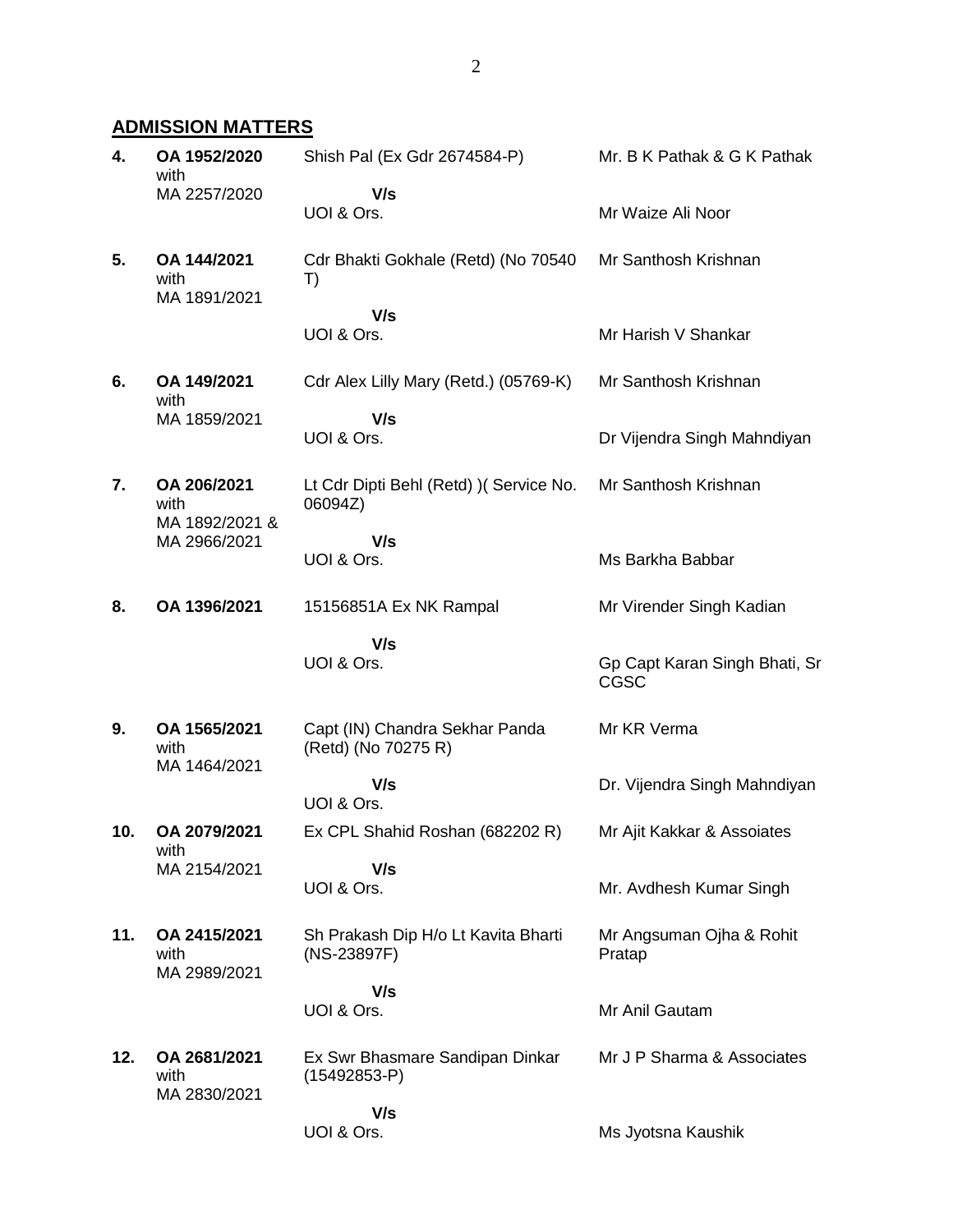| 13. | OA 2682/2021<br>with<br>MA 2831/2021 | Sub / SKT Sandip Kundu (JC<br>351830X)                                           | Ms Archana Ramesh                     |  |  |
|-----|--------------------------------------|----------------------------------------------------------------------------------|---------------------------------------|--|--|
|     |                                      | V/s<br>UOI & Ors.                                                                | Mr Prabodh Kumar                      |  |  |
| 14. | OA 2699/2021                         | Gp Capt (TS) Laishram G Singh (Retd) Mr Manoj Kumar Gupta<br>(18841)             |                                       |  |  |
|     |                                      | V/s<br>UOI & Ors.                                                                | Mr K K Tyagi                          |  |  |
| 15. | OA 2701/2021<br>with<br>MA 2850/2021 | Hav Rajesh Kumar Singh (Retd)<br>(14620123)                                      | Mr Manoj Kumar Gupta                  |  |  |
|     |                                      | V/s<br>UOI & Ors.                                                                | Dr. Vijendra Singh Mahndiyan          |  |  |
| 16. | OA 2705/2021<br>with<br>MA 2864/2021 | Ex Rect Patil Nivruti Janaba (2804244<br>Y)                                      | Mr Ved Prakash & Mr Devendra<br>Kumar |  |  |
|     |                                      | V/s<br>UOI & Ors.                                                                | Mr. Waize Ali Noor                    |  |  |
| 17. | OA 2706/2021                         | Ex LEM (R) Arnab Ganguly (Nos<br>214693-R)                                       | Mr Ved Prakash & Devender<br>Kumar    |  |  |
|     |                                      | V/s<br>UOI & Ors.                                                                | Mr Prabodh Kumar                      |  |  |
| 18. | OA 2707/2021<br>with<br>MA 2865/2021 | Ex Sep Aklimoddin Fahimoddin<br>(14830727X)                                      | Mr Ved Prakash & Devendra<br>Kumar    |  |  |
|     |                                      | V/s<br>UOI & Ors.                                                                | Mr Arvind Kumar                       |  |  |
| 19. | OA 2708/2021                         | Ex PO LOG (MAT) Tej Bahadur<br>Chauhan (214465-Y)                                | Mr Ved Prakash & Devendra<br>Kumar    |  |  |
|     |                                      | V/s<br>UOI & Ors.                                                                | Mr. Shyam Narayan                     |  |  |
|     | <b>MA (EXECUTION)</b>                |                                                                                  |                                       |  |  |
| 20. | MA 1743/2020<br>in<br>OA 1112/2017   | Ex JWO Jagannathan V (No 682392)<br>in the matter of Ex JWO Thangaswami<br>& Ors | Mr Manoj Kr Gupta                     |  |  |
|     |                                      | V/s<br>UOI & Ors                                                                 | Mr. Prabodh Kumar                     |  |  |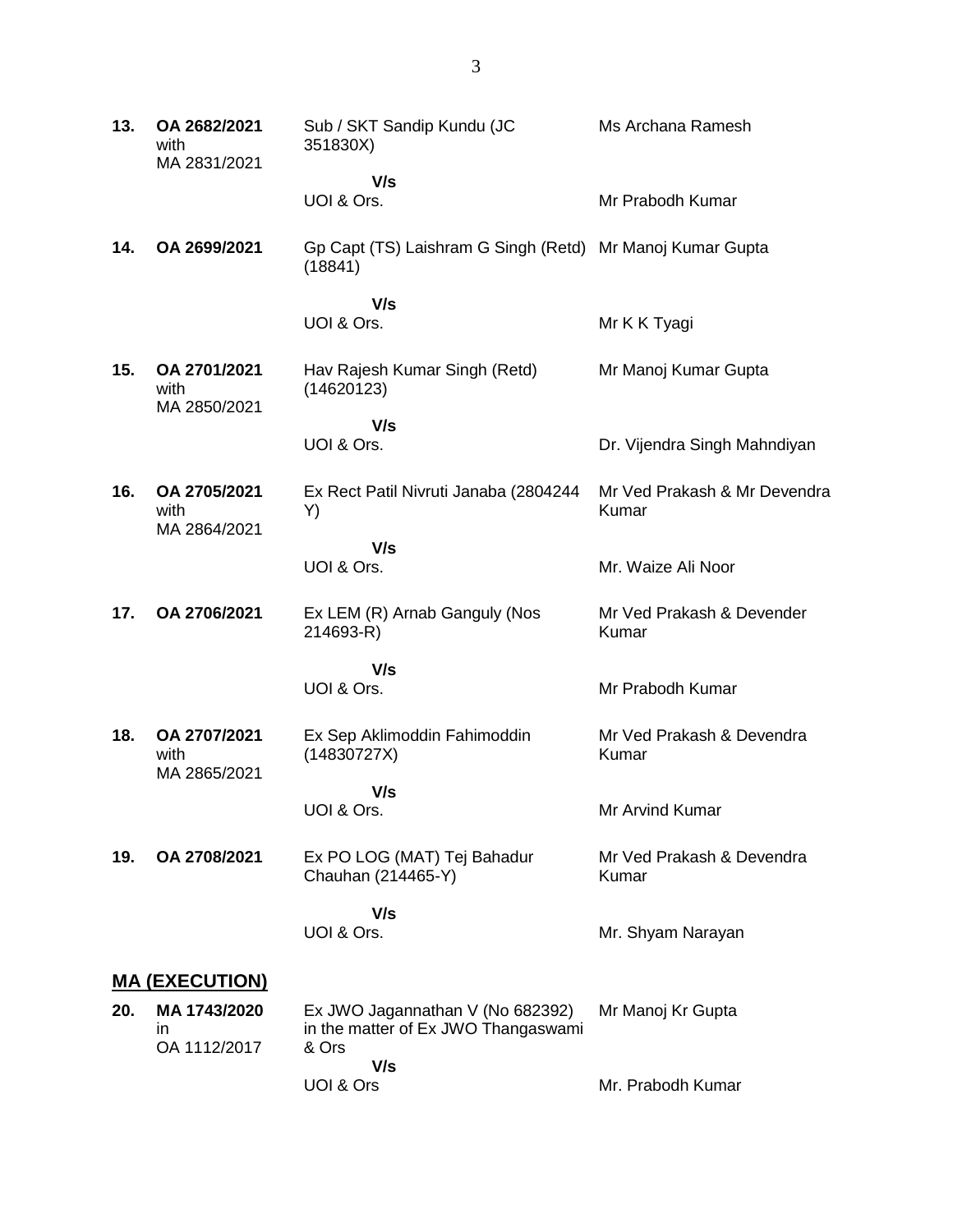| 21. | MA 1744/2020<br>ın                    | Ex JWO V Thangaswami (No 682914)                                                                            | Mr Manoj Kr Gupta               |
|-----|---------------------------------------|-------------------------------------------------------------------------------------------------------------|---------------------------------|
|     | OA 1112/2017                          | V/s<br>UOI & Ors                                                                                            | Mr. Prabodh Kumar               |
| 22. | MA 2058/2020<br>ın<br>OA 1112/2017    | Ex JWO Mohamed Shajahan (No<br>654016) in the matter of Ex JWO<br>Thangaswami & Ors<br>V/s                  | Mr Manoj Kr Gupta               |
|     |                                       | UOI & Ors                                                                                                   | Mr. Prabodh Kumar               |
| 23. | MA 2059/2020<br>ın<br>OA 1112/2017    | Ex JWO Gladston Manuel Raj (No<br>682428) in the matter of Ex JWO<br>Thangaswami & Ors                      | Mr Manoj Kr Gupta               |
|     |                                       | V/s<br>UOI & Ors                                                                                            | Mr. Prabodh Kumar               |
| 24. | MA 2060/2020<br>in<br>OA 1112/2017    | Ex JWO Rohit Prasad Sahu (No<br>682037 R) in the matter of Ex JWO<br>Thangaswami & Ors<br>V/s               | Mr Manoj Kr Gupta               |
|     |                                       | UOI & Ors                                                                                                   | Mr. Prabodh Kumar               |
| 25. | MA 727/2021<br>in.<br>OA 1112/2017    | Ex JWO M Thirunavukarasu (No<br>682014) in the matter of Ex JWO<br>Thangaswami & Ors<br>V/s                 | Mr Manoj Kr Gupta               |
|     |                                       | UOI & Ors                                                                                                   | Mr. Prabodh Kumar               |
| 26. | MA 1210/2021<br>& MA 1230/2021<br>in. | Ex JWO Udayabhanu S (No 256373) in Mr Manoj Kr Gupta<br>the matter of Ex JWO Thangaswami &<br><b>Others</b> |                                 |
|     | OA 1112/2017                          | V/s<br>UOI & Ors                                                                                            | Mr. Prabodh Kumar               |
|     | <b>MA (OTHERS)</b>                    |                                                                                                             |                                 |
| 27. | MA 1921/2021<br>in.<br>OA 865/2021    | Lt Col Manvir Sharma (Retd) (TC-<br>31539L)                                                                 | Mr O S Punia                    |
|     |                                       | V/s<br>UOI & Ors                                                                                            | Mr. S.D. Windlesh               |
| 28. | MA 2180/2021<br>in.<br>OA 661/2017    | (IC-35652 X) Maj Subhash Sharma<br>(Applicant No 23)                                                        | Mr Anil Srivastava & Associates |
|     |                                       | V/s<br>UOI & Ors                                                                                            | Ms. Barkha Babbar               |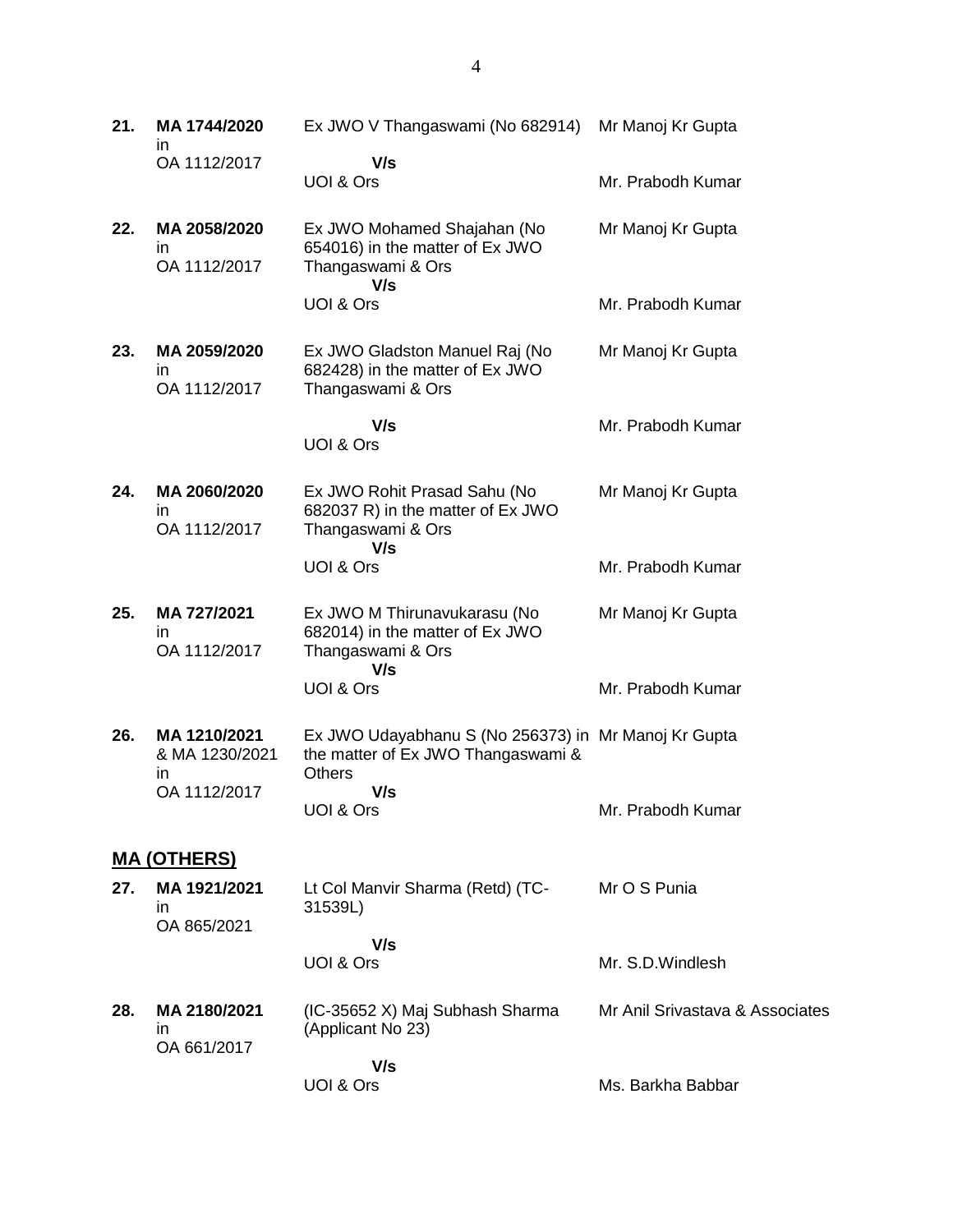| 29. | MA 2902/2021 | UOI & Ors                | Ms Barkha Babbar            |
|-----|--------------|--------------------------|-----------------------------|
|     | ın           |                          |                             |
|     | OA 1604/2021 | V/s                      |                             |
|     |              | D Sumathy W/O Late JWO S | Mr Ajit Kakkar & Associates |
|     |              | Sivakumar (676603-S)     |                             |

# **Pleadings Not Complete**

| 30. | OA 1307/2018<br>with<br>MA 1284/2018 | CHM Surendar Singh (Retd) (No<br>2991758Y) | Ms. Archana Ramesh  |
|-----|--------------------------------------|--------------------------------------------|---------------------|
|     |                                      | V/s<br>UOI & Ors.                          | Mr. Ashok Chaitanya |
| 31. | OA 2604/2021                         | Sgt Rohit Chauhan (901219)                 | Mr Manoj Kr Gupta   |

 **V/s** UOI & Ors.

# Mr Satya Ranjan Swain

### **FOR FINAL HEARING**

| 32. | OA (Appeal)<br>1978/2019<br>with                                  | Ex Sep Surendra Singh<br>(No.149367752M) | Mr. Ajit Kakkar  |
|-----|-------------------------------------------------------------------|------------------------------------------|------------------|
|     | MA 2854/2019 &<br>2677/2021<br>OA (Appeal)<br>1/2019 (RB, Jaipur) | V/s<br>UOI & Ors.                        | Mr Shyam Narayan |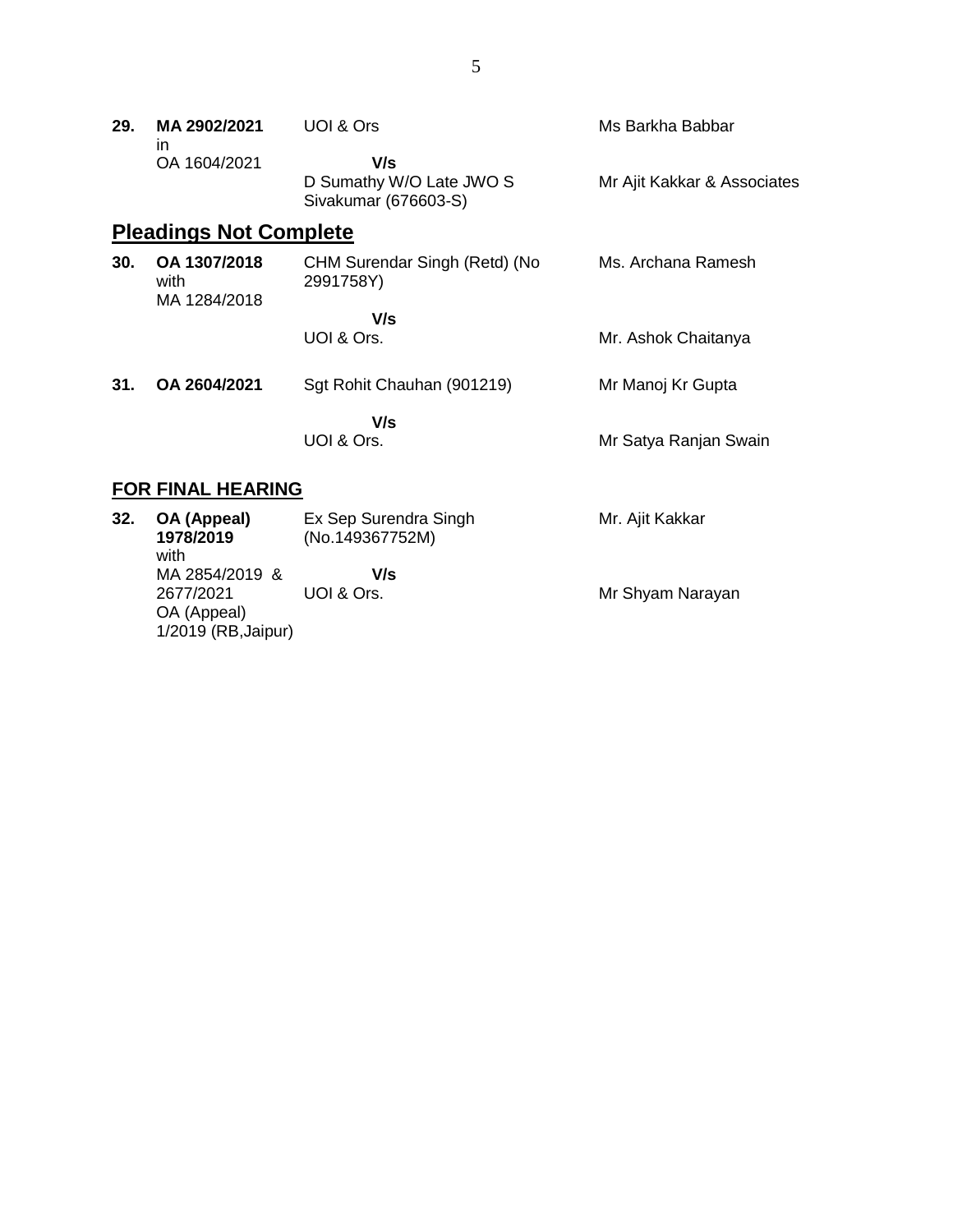# **ARMED FORCES TRIBUNAL, PRINCIPAL BENCH, NEW DELHI LIST OF BUSINESS**

**Date: 16-12-2021**

**Timing: 10:30 AM to 01.00 PM & 02.00 PM to 04.30 PM**

#### **COURT No. 3 (First Floor)**

### **THIS BENCH WILL ASSEMBLE AT 11.00 AM**

#### **CORAM:**

### **HON'BLE MS. JUSTICE ANJANA MISHRA HON'BLE LT. GEN. P. M. HARIZ**

### **THE FOLLOWING CASES SHALL BE TAKEN THROUGH VIRTUAL HEARING**

#### **Link for Virtual Hearing Court No. 3:**

[https://teams.microsoft.com/l/meetup](https://teams.microsoft.com/l/meetup-join/19%3ameeting_MjFhM2VjMGEtMDhhZS00M2M1LTk4MjAtNTZlMzU2NTQ1MTYz%40thread.v2/0?context=%7b%22Tid%22%3a%22fc4c6c05-6869-467f-a6f3-f24992686fb3%22%2c%22Oid%22%3a%2202997333-9a59-4ac9-b7cf-205d2fa1df55%22%7d)[join/19%3ameeting\\_MjFhM2VjMGEtMDhhZS00M2M1LTk4MjAtNTZlMzU2NTQ1MTYz%4](https://teams.microsoft.com/l/meetup-join/19%3ameeting_MjFhM2VjMGEtMDhhZS00M2M1LTk4MjAtNTZlMzU2NTQ1MTYz%40thread.v2/0?context=%7b%22Tid%22%3a%22fc4c6c05-6869-467f-a6f3-f24992686fb3%22%2c%22Oid%22%3a%2202997333-9a59-4ac9-b7cf-205d2fa1df55%22%7d) [0thread.v2/0?context=%7b%22Tid%22%3a%22fc4c6c05-6869-467f-a6f3](https://teams.microsoft.com/l/meetup-join/19%3ameeting_MjFhM2VjMGEtMDhhZS00M2M1LTk4MjAtNTZlMzU2NTQ1MTYz%40thread.v2/0?context=%7b%22Tid%22%3a%22fc4c6c05-6869-467f-a6f3-f24992686fb3%22%2c%22Oid%22%3a%2202997333-9a59-4ac9-b7cf-205d2fa1df55%22%7d) [f24992686fb3%22%2c%22Oid%22%3a%2202997333-9a59-4ac9-b7cf-205d2fa1df55%22%7d](https://teams.microsoft.com/l/meetup-join/19%3ameeting_MjFhM2VjMGEtMDhhZS00M2M1LTk4MjAtNTZlMzU2NTQ1MTYz%40thread.v2/0?context=%7b%22Tid%22%3a%22fc4c6c05-6869-467f-a6f3-f24992686fb3%22%2c%22Oid%22%3a%2202997333-9a59-4ac9-b7cf-205d2fa1df55%22%7d)

|    | S. No. Case No.                      | <b>Parties Name</b>                                                | <b>Advocate for Petitioner /</b><br><b>Respondents</b> |
|----|--------------------------------------|--------------------------------------------------------------------|--------------------------------------------------------|
|    | <b>ADMISSION MATTERS</b>             |                                                                    |                                                        |
| 1. | OA 2642/2021                         | Lt Col Ravi Kumar (Retd) (IC 56450 Mr Indra Sen Singh, Rahul<br>K) | Vyas & Ms Kirtika Chhatwal                             |
|    |                                      | V/s                                                                |                                                        |
|    |                                      | UOI & Ors.                                                         | Mr. V Pattabhi Ram                                     |
| 2. | OA 2760/2021<br>with<br>MA 2942/2021 | Ex Gunner Subhash Chandra<br>(1269121 M)                           | Mr R K Kumar & Mr B T Kaul                             |
|    |                                      | V/s                                                                |                                                        |
|    |                                      | UOI & Ors.                                                         | None                                                   |
| 3. | OA 2773/2021<br>with<br>MA 2961/2021 | Smt Bhavari Devi Wd/o (6495793 P)<br>Late Ex Sep Lichhman Puri     | Mr Virender Singh Kadian                               |
|    |                                      | V/s                                                                |                                                        |
|    |                                      | UOI & Ors.                                                         | None                                                   |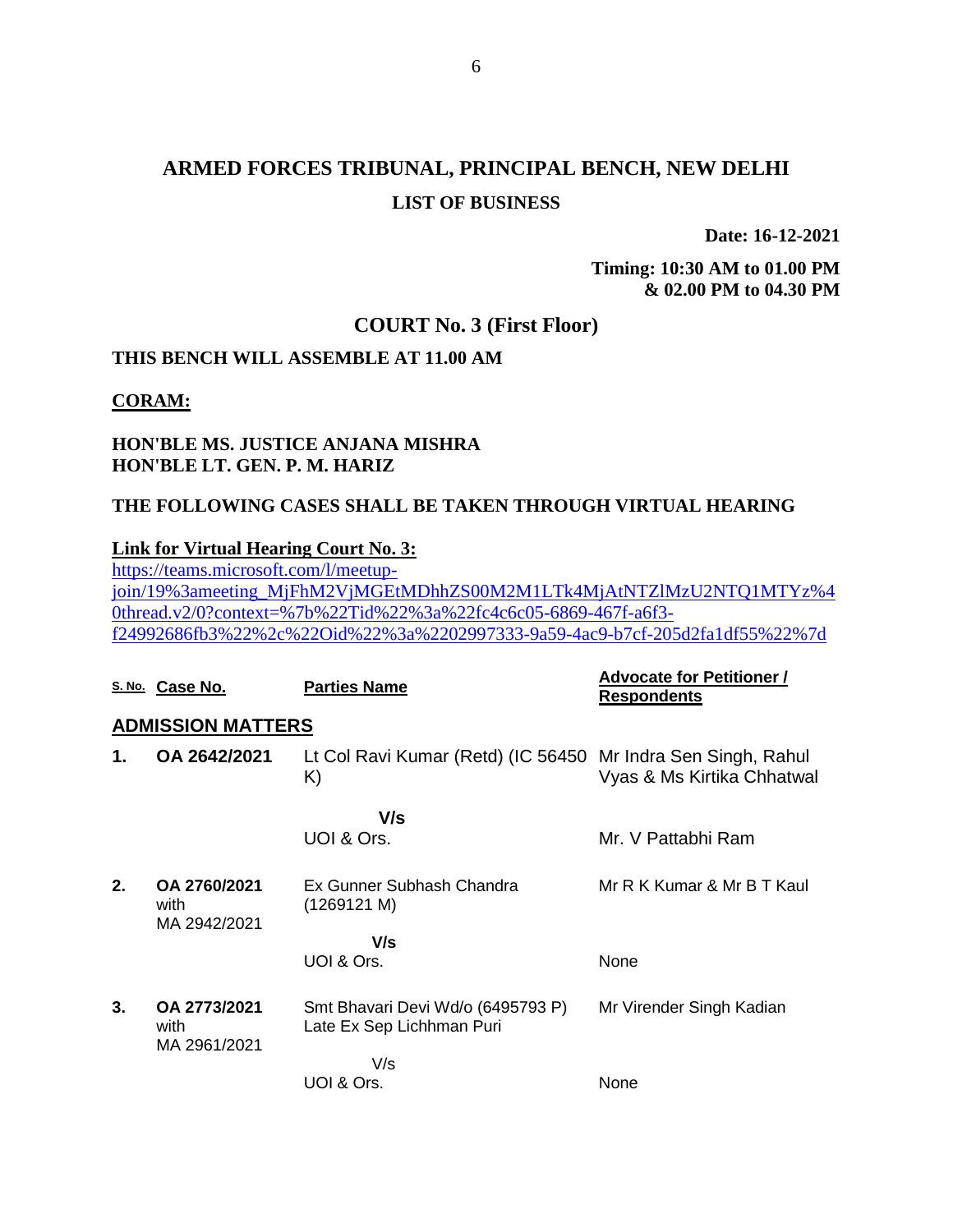| 4.  | OA 2775/2021                              | LT Col Haridasan V (RETD) (SL<br>04270M)                   | Mr. K R Verma                                |
|-----|-------------------------------------------|------------------------------------------------------------|----------------------------------------------|
|     |                                           | V/s<br>UOI & Ors.                                          | None                                         |
| 5.  | OA 2776/2021<br>with                      | (2674668) Hav Suresh Singh (Retd)                          | Mr Manoj Kumar Gupta & Mr<br>Prem Prakash    |
|     | MA 2970/2021                              | V/s<br>UOI & Ors.                                          | Mr Rajesh Kumar Das                          |
| 6   | OA 2777/2021                              | Hav / Clk (SD) Ravinder Siwach<br>)15713513M)              | Mr J P Sharma & Associates                   |
|     |                                           | V/s<br>UOI & Ors.                                          | None                                         |
| 7.  | OA 2779/2021<br>with                      | (JC 379387 L) Sub (JENE) Raj Kumar                         | Mr J P Sharma & Associates                   |
|     | MA 2971/2021                              | V/s<br>UOI & Ors.                                          | None                                         |
| 8.  | OA 2780/2021                              | Ex CH ERA Himanshu Vershney<br>(129338 A)                  | Mr Ved Prakash & Devendra<br>Kumar           |
|     |                                           | V/s<br>UOI & Ors.                                          | None                                         |
| 9.  | OA 2781/2021<br>with<br>MA 2972/2021      | (IC 40027 A) Maj Devendra Kumar Roy Athena Legal<br>(Retd) |                                              |
|     | (OA 8/2020 RB<br>Kolkata)                 | V/s<br>UOI & Ors.                                          | Mr. Avdhesh Kumar Singh                      |
| 10. | OA 2782/2021<br>with                      | IC-40027 Major Devendra Kumar Roy<br>(Retd)                | Athena Legal                                 |
|     | MA 2973/2021<br>(OA 9/2020 RB<br>Kolkata) | V/s<br>UOI & Ors.                                          | Mr. Avdhesh Kumar Singh                      |
| 11. | OA 2783/2021                              | (IC 41185 F) Maj Gen Sanjeev Jain<br>(Retd)                | Mr Ajit Kakkar & Associates                  |
|     |                                           | V/s<br>UOI & Ors.                                          | None                                         |
| 12. | OA 2784/2021                              | Mukesh Kumar Singh (Ex Sgt 780884-<br>G)                   | Mr Omprakash Kr Srivastava &<br>Rajesh Kumar |
|     |                                           | V/s<br>UOI & Ors.                                          | None                                         |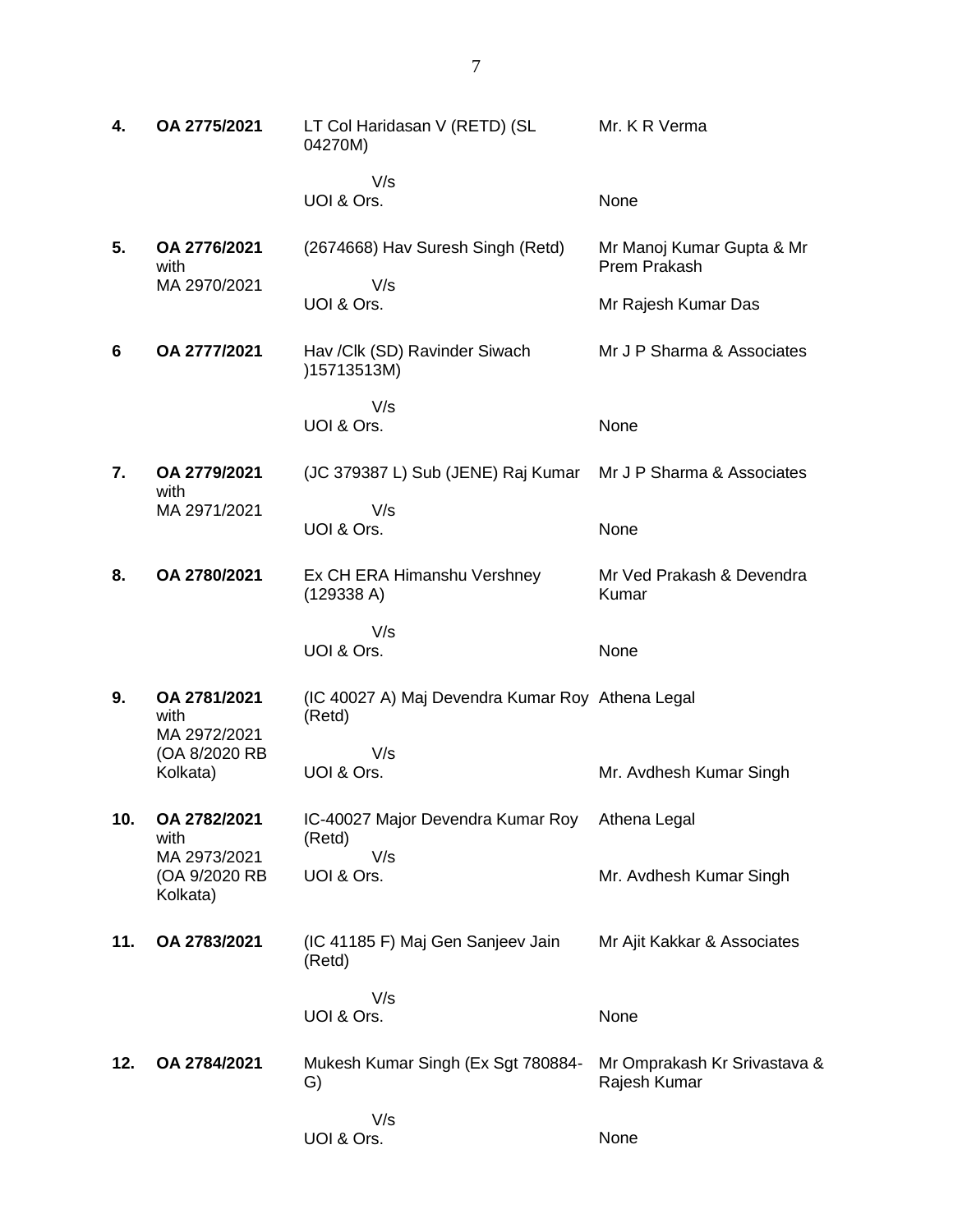**13. OA 2787/2021** with MA 2974/2021 Ex JWO M Sukumaran Bhagvath Sing Mr Praveen Kumar V/s UOI & Ors. None **14. OA 2788/2021** with MA 2975/2021 JC-257509P Ex Sub Mathew T V/s UOI & Ors. Mr Praveen Kumar None **15. OA 2789/2021** Ex RFN Naina Singh Gurung (5752724 Mr Brij Mohan Dimri & Mr Shobit N) V/s UOI & Ors. Dimri None **16. OA 2790/2021** with MA 2984/2021 Smt Mina Devi Wd/o Late Hav (DSC) Prem Chand (4158286-Y) V/s UOI & Ors. Mr Ajeet Yadav & Banvendra Singh Gandhar None **17. OA 2791/2021** Ex Nk Mani Kumar Rai (9417207X) V/s UOI & Ors. Mr Mohan Kumar & Associates None **18. OA 2792/2021** Ex Sgt Virender Kumar (717529) V/s UOI & Ors. Mr Baljeet Singh & Ms Deepika Sheoran None **19. OA 2793/2021** with MA 2985/2021 Smt Janki Devi W/O Spr Late Mohan Singh (No 1575709 H) V/s UOI & Ors. Mr Praveen Kumar None **20. OA 2794/2021** with MA 2986/2021 Ex L/Nk Ramji Singh (1431350-Y) V/s UOI & Ors. Mr Praveen Kumar None **21. OA 2795/2021** Ex JWO Rabindra Kumar Singh (733081) V/s UOI & Ors. Mr Baljeet Singh & Ms Deepika Sheoran None